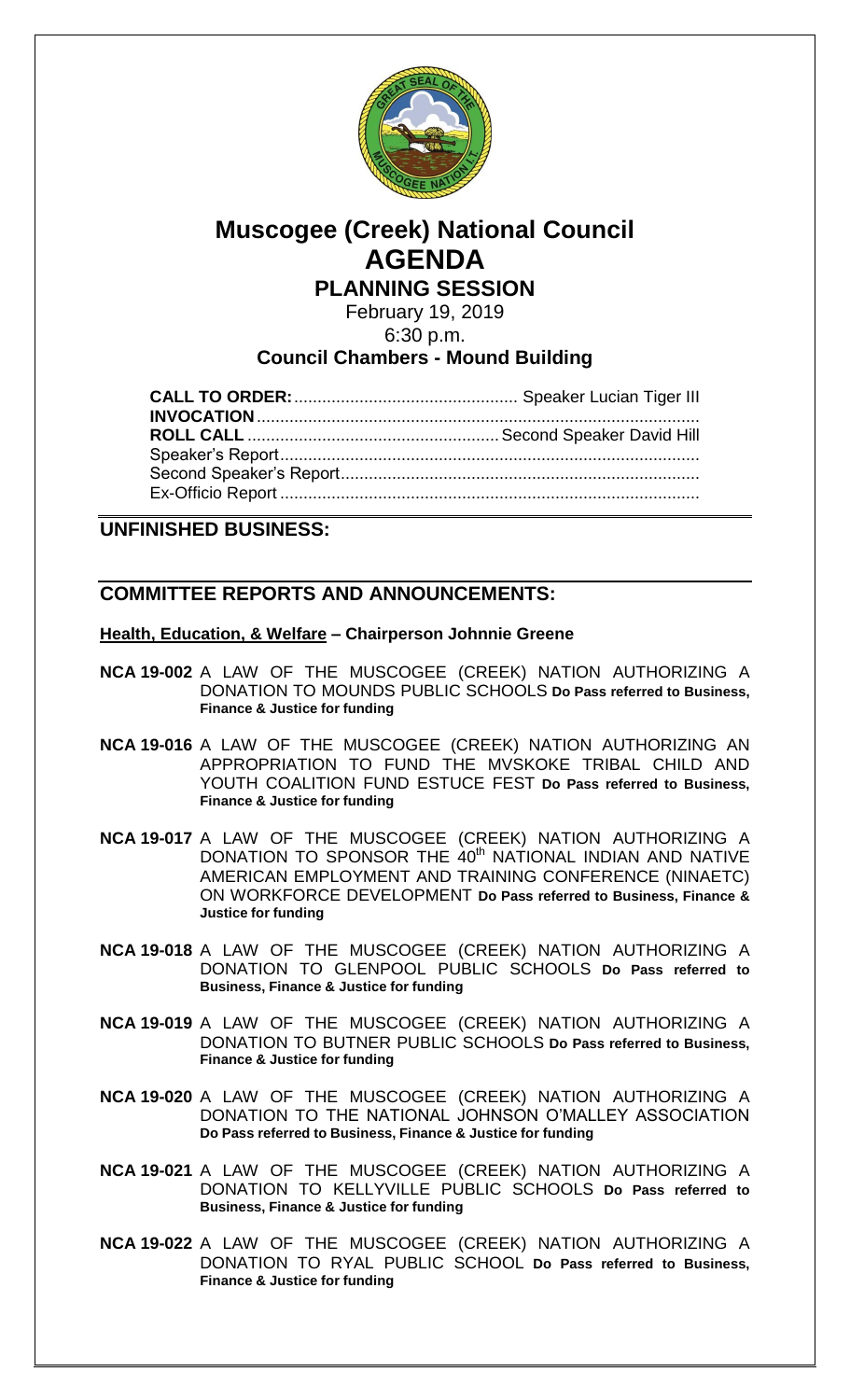#### Planning Session February 19, 2019 Page 2

- a) Items for Consideration
- b) Scheduled Committee Dates
- c) Other Announcements

#### **Land, Natural Resources & Cultural Preservation – Chairman Darrell Proctor**

- **TR 19-015** A TRIBAL RESOLUTION OF THE MUSCOGEE (CREEK) NATION AUTHORIZING THE PRINCIPAL CHIEF TO EXECUTE A MEMORANDUM OF UNDERSTANDING WITH THE MASON PUBLIC SCHOOLS FOR THE MAINTENANCE OF A WALKING TRAIL BUILT BY THE MUSCOGEE (CREEK) NATION TRIBAL TRANSPORTATION PROGRAM **Do Pass**
- **TR 19-016** A TRIBAL RESOLUTION OF THE MUSCOGEE (CREEK) NATION APPROVING THE MODIFICATION OF THE MUSCOGEE (CREEK) NATION LONG RANGE TRANSPORTATION PLAN WITH THE ADDITION OF THE ROUTES IDENTIFIED IN ATTACHMENT "A" **Do Pass**
- **TR 19-017** A TRIBAL RESOLUTION OF THE MUSCOGEE (CREEK) NATION SUPPORTING THE ADDITION OF NEW ROUTES, AS IDENTIFIED IN ATTACHMENT "A", TO THE NATION'S EXISTING NATIONAL TRIBAL TRANSPORTATION PROGRAM FACILITY INVENTORY AND REQUESTING THE BUREAU OF INDIAN AFFAIRS TO ADD THESE NEW ROUTES TO THE NATION'S NATIONAL TRIBAL TRANSPORTATION FACILITY INVENTORY **Do Pass**
- **TR 19-018** A TRIBAL RESOLUTION OF THE MUSCOGEE (CREEK) NATION AUTHORIZING THE PRINCIPAL CHIEF TO EXECUTE AN EXCHANGE LETTER AMENDMENT FOR INDIAN HEALTH SERVICES PROJECT OK 10-S14 **Do Pass**
- **TR 19-019** A TRIBAL RESOLUTION OF THE MUSCOGEE (CREEK) NATION AUTHORIZING THE PRINCIPAL CHIEF TO EXECUTE AN EXCHANGE LETTER AMENDMENT FOR INDIAN HEALTH SERVICES PROJECT OK 18-F06 **Do Pass**
- **TR 19-020** A TRIBAL RESOLUTION OF THE MUSCOGEE (CREEK) NATION AUTHORIZING THE PRINCIPAL CHIEF TO EXECUTE A MEMORANDUM OF UNDERSTANDING WITH THE OKLAHOMA DEPARTMENT OF TRANSPORTATION FOR THE IMPROVEMENT OF A ROADWAY WITHIN MCINTOSH COUNTY, OKLAHOMA, BY THE MUSCOGEE (CREEK) NATION TRIBAL TRANSPORTATION PROGRAM **Do Pass**
- **TR 19-021** A TRIBAL RESOLUTION OF THE MUSCOGEE (CREEK) NATION AUTHORIZING THE PRINCIPAL CHIEF TO EXECUTE FOUR SEPARATE MEMORANDUMS OF UNDERSTANDING WITH THE OKLAHOMA DEPARTMENT OF TRANSPORTATION FOR THE IMPROVEMENT OF ROADWAYS WITHIN OKMULGEE COUNTY, OKLAHOMA, BY THE MUSCOGEE (CREEK) NATION TRIBAL TRANSPORTATION PROGRAM **Do Pass**
- **TR 19-022** A TRIBAL RESOLUTION OF THE MUSCOGEE (CREEK) NATION AUTHORIZING THE PRINCIPAL CHIEF TO EXECUTE A SEPARATE MEMORANDUM OF UNDERSTANDING WITH FOUR OKLAHOMA CITIES FOR THE MAINTENANCE OF ROADWAYS/BRIDGES AND ASSOCIATED RIGHTS-OF-WAY CONSTRUCTED OR IMPROVED BY THE MUSCOGEE (CREEK) NATION TRIBAL TRANSPORTATION PROGRAM **Do Pass**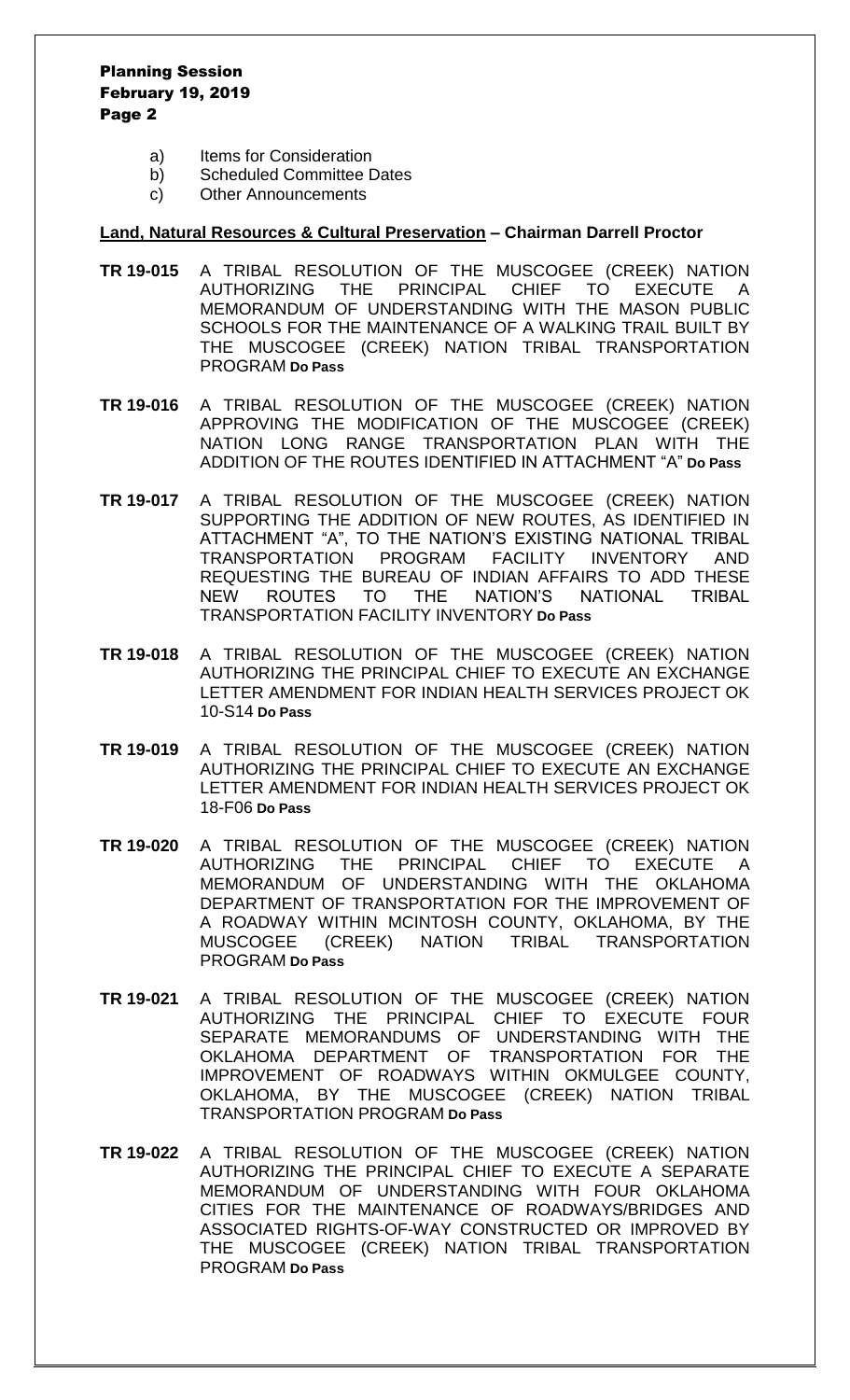#### Planning Session February 19, 2019 Page 3

- **TR 19-023** A TRIBAL RESOLUTION OF THE MUSCOGEE (CREEK) NATION AUTHORIZING THE PRINCIPAL CHIEF TO EXECUTE A SEPARATE MEMORANDUM OF UNDERSTANDING WITH SEVEN OKLAHOMA COUNTIES FOR THE MAINTENANCE OF ROADWAYS/BRIDGES AND ASSOCIATED RIGHTS-OF–WAY CONSTRUCTED OR IMPROVED BY THE MUSCOGEE (CREEK) NATION TRIBAL TRANSPORTATION PROGRAM **Do Pass**
- **TR 19-024** A TRIBAL RESOLUTION OF THE MUSCOGEE (CREEK) NATION AUTHORIZING THE PRINCIPAL CHIEF TO EXECUTE A TRANSFER FORM WITH THE UNIVERSITY OF GEORGIA FOR THE TRANSFER OF HUMAN REMAINS AND FUNERARY OBJECTS TO THE MUSCOGEE (CREEK) NATION **Do Pass**
- **TR 19-025** A TRIBAL RESOLUTION OF THE MUSCOGEE (CREEK) NATION AUTHORIZING THE PRINCIPAL CHIEF TO EXECUTE AN OKLAHOMA DEPARTMENT OF WILDLIFE CONSERVATION AND U.S. FISH AND WILDLIFE SERVICE'S PARTNERS PROGRAM AGREEMENT FOR PRIVATE LANDS WILDLIFE HABITAT IMPROVEMENT **Do Pass**
- **NCA 19-023** A LAW OF THE MUSCOGEE (CREEK) NATION AMENDING MCNCA TITLE 28, CHAPTER 9 ENTITLED "MUSCOGEE (CREEK) NATION NATURAL RESOURCE CONSERVATION DISTRICT" **Do Pass**
- **NCA 19-027** A LAW OF THE MUSCOGEE (CREEK) NATION AUTHORIZING A SPECIAL APPROPRIATION FOR THE PURCHASE OF A TRANSIT PASSENGER VAN TO BIG CUSSETAH UNITED INDIAN METHODIST CHURCH **Do Pass referred to Business, Finance & Justice for funding**
- **NCA 19-029** A LAW OF THE MUSCOGEE (CREEK) NATION AMENDING MCNCA TITLE 5, CHAPTER 2 ENTITLED "FINANCIAL ASSISTANCE" TO ADD LAWNMOWER ASSISTANCE AND SUMMER CAMPS AND MISSION TRIPS ASSISTANCE **Do Pass referred to Business, Finance & Justice for funding**
	- a) Items for Consideration
	- b) Scheduled Committee Dates
	- c) Other Announcements

#### **Business, Finance & Justice – Chairman Robert Hufft**

- **NCA 19-030** A LAW OF THE MUSCOGEE (CREEK) NATION AUTHORIZING A SUPPLEMENTAL APPROPRIATION FOR THE MUSCOGEE (CREEK) NATION OFFICE OF THE ATTORNEY GENERAL **Do Pass**
- **NCA 19-031** A LAW OF THE MUSCOGEE (CREEK) NATION AMENDING MCNCA TITLE 16 CHAPTER 11, ENTITLED "MVSKOKE MEDIA" AND CREATING A NEW LAW, ENTITLED "SHIELD ACT" **Do Pass**

#### **Referred Legislation:**

NCA 19-002 referred from the HEW Committee NCA 19-016 referred from the HEW Committee NCA 19-017 referred from the HEW Committee NCA 19-018 referred from the HEW Committee NCA 19-019 referred from the HEW Committee NCA 19-020 referred from the HEW Committee NCA 19-021 referred from the HEW Committee NCA 19-022 referred from the HEW Committee NCA 19-027 referred from the LNC Committee NCA 19-029 referred from the LNC Committee